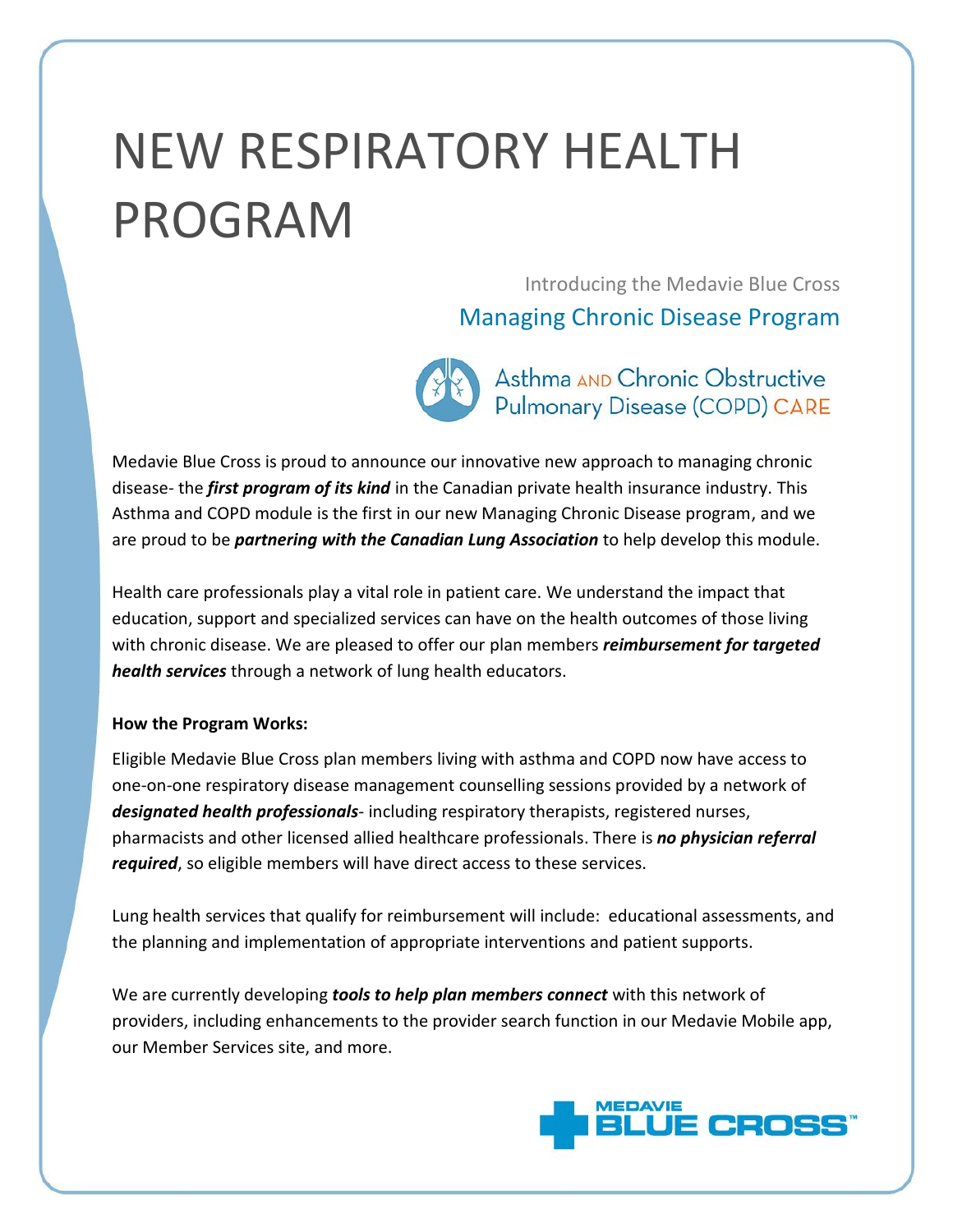#### **How to Enrol:**

To become a participating provider, you must:

- Be a health professional such as a registered respiratory therapist, registered nurse, licensed pharmacist or other allied healthcare professional approved by Medavie Blue Cross *AND*
- Have a valid and current Certified Respiratory Educator (CRE) or Certified Asthma Educator (CAE) certification, or **in the Province of Quebec,** have completed the Quebec Asthma and COPD Network (QACN) Asthma and/or COPD training programs and successfully completed the exams.

To enrol, simply visit our website at [www.medavie.bluecross.ca/provider-registration.](http://www.medavie.bluecross.ca/provider-registration) Please ensure you attach a copy of your CRE/CAE certification or your Certificate of Achievement from the QACN.

Once enrolled, you will receive a Welcome Letter with your unique Medavie Blue Cross provider ID number. You must indicate this provider ID number on all receipts and claim forms.

You can print a Managing Chronic Disease claim form by visiting the Health Professionals section of our website at [www.medavie.bluecross.ca/HealthProfessionals.](http://www.medavie.bluecross.ca/HealthProfessionals)

#### **Questions?**

Please refer to the attached Q&A to help with any questions you may have. If you have additional questions, please email us at inquiry@medavie.bluecross.ca or call:

**Atlantic Canada: 1-800-667-4511 Ontario: 1-800-355-9133 Quebec: 1-888-588-1212**

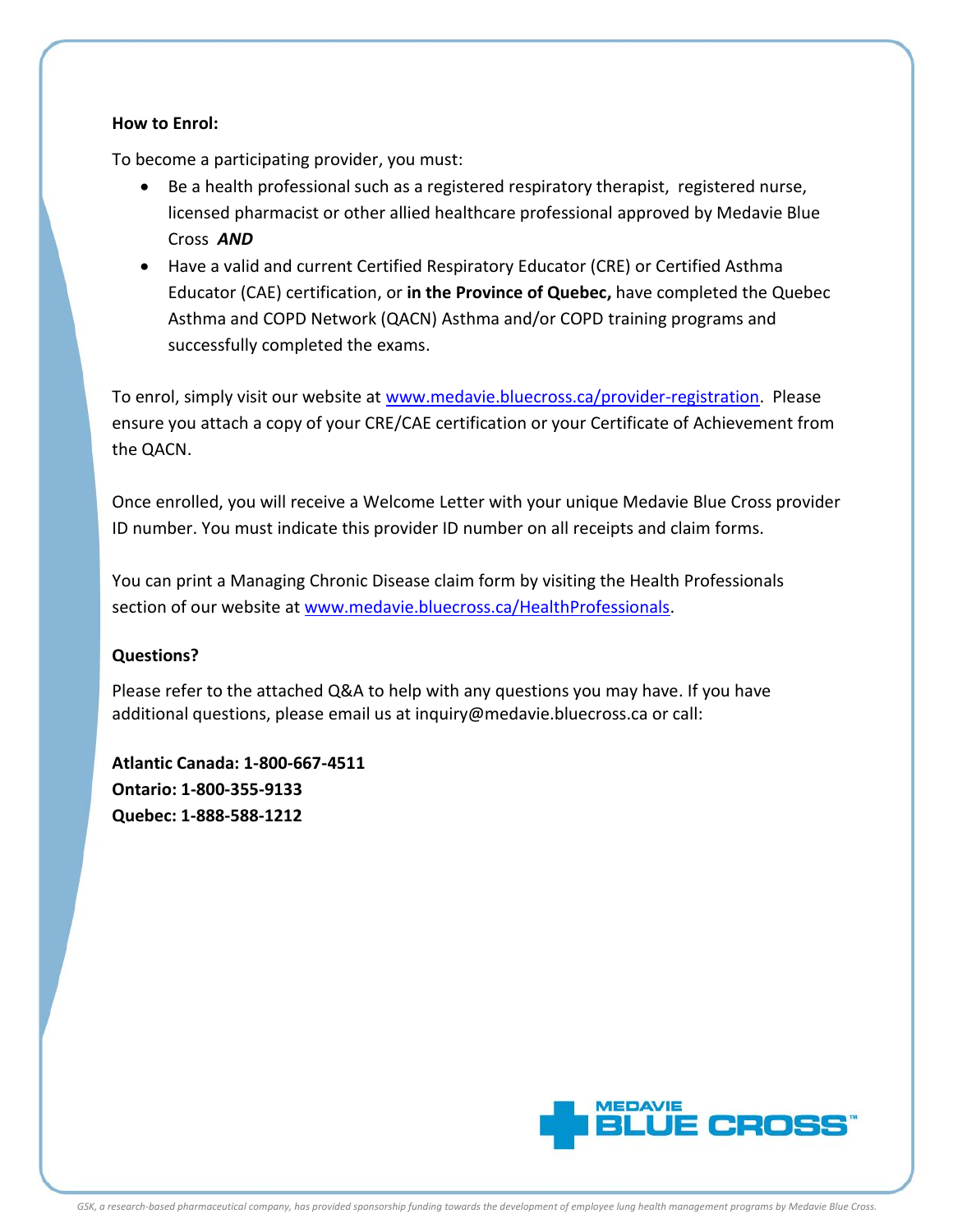## **Managing Chronic Disease Program Q&A**

#### **Q. What types of services are eligible for reimbursement under this new Medavie Blue Cross benefit?**

**A.** Medavie Blue Cross will provide reimbursement for one-on-one asthma or COPD counselling/education intervention, including:

- Initial consultation (to identify and address learning needs and client's issues related to his/her lung disease as time allows in first consultation)
- Counselling sessions (to address client's learning needs and establish goals with client)
- Follow up sessions (to evaluate and revise goals and interventions as necessary)

Sessions would include discussion on the following:

- Identification of the client's learning needs related to his/her lung disease
- Disease process (pathophysiology, symptoms, chronicity and prevention)
- Appropriate management of disease including pharmacological and nonpharmacological (based on current published CTS guidelines)
- Avoidance of known triggers that worsen symptoms
- Correct inhaler delivery technique
- Action plans used to prevent exacerbations
- Appropriate resources for the client (community resources available, written resources including on-line)

*Note: It is the responsibility of participating health professionals to follow provincial regulations regarding licensure and professional liability insurance*

#### Q. **Where can services be rendered?**

It is important to remember that Medavie Blue Cross is supplemental to government health care services- meaning **we will not reimburse for any services eligible for coverage under government health care programs or services administered by government funded hospitals, agencies or providers.**

We will reimburse eligible services delivered by approved providers in locations such as pharmacies, private clinics/businesses, the client's home, or other private settings.

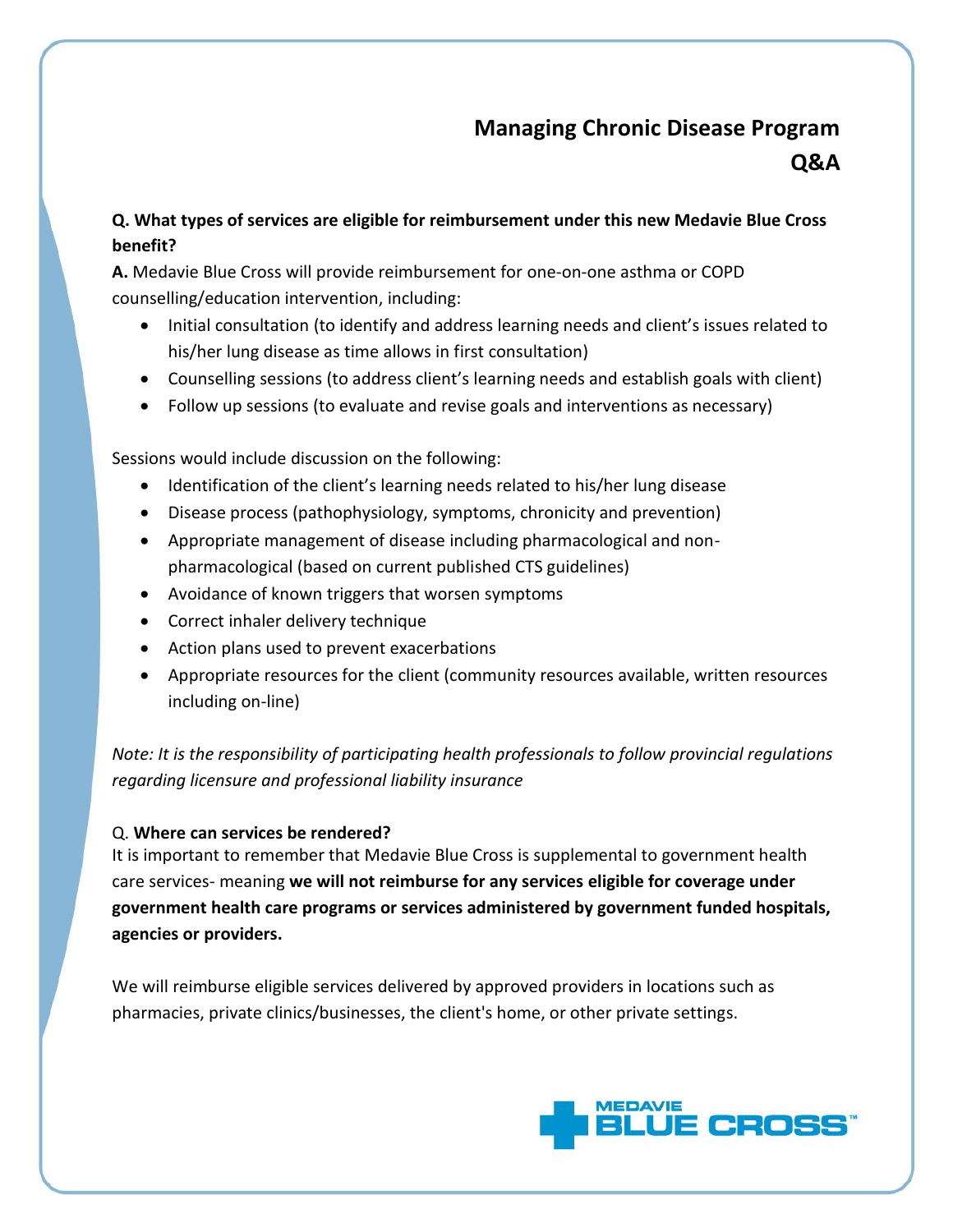#### **Q. What services are not eligible under this new benefit?**

**A.** Medavie Blue Cross will not provide reimbursement for:

- Services that would typically be provided free of charge i.e. medication instruction at a pharmacy counter
- Services delivered in the hospital
- Services that are included as part of home oxygen delivery or oxygen equipment service agreement
- Sessions with the members that are less than 15 minutes in duration

#### **Q. How much am I allowed to charge for my services under this program?**

**A.** Medavie Blue Cross sets usual, reasonable and customary (U&C) reimbursement limits on all health services and expenses eligible under our health plans.

The Managing Chronic Disease benefit has a per-visit U&C limit based on initial consultations ranging between 30-60 minutes and follow up sessions ranging between 15-60 minutes. This U&C was set taking into consideration the fees typically charged by eligible practitioners (including RNs and Pharmacists), fees charged by other licenced health educators, and fees paid by governments for similar disease management services.

In addition to the per-visit U&C, the Managing Chronic Disease benefit has an overall annual maximum.

*Note: The purpose of a group health plan is to provide supplemental coverage for expenses that are ineligible through provincial health programs. To be considered an eligible expense, services cannot not be rendered within a hospital (institutional) setting and such expenses must be for services that all members of the public are charged equally for, whether or not they have private insurance coverage.*

#### **Q. Does this benefit have a pay direct electronic option?**

**A.** No, the member will pay the full cost of any expense to the Approved Provider at the time of service. Medavie Blue Cross will then reimburse the member for eligible expenses on receipt of proof of payment.

**Q. How do I know if a Medavie Blue Cross plan member has coverage for these services? A.** Not every Medavie Blue Cross plan member will be eligible for reimbursement for these services. Plan members will be eligible for reimbursement provided that The Managing Chronic

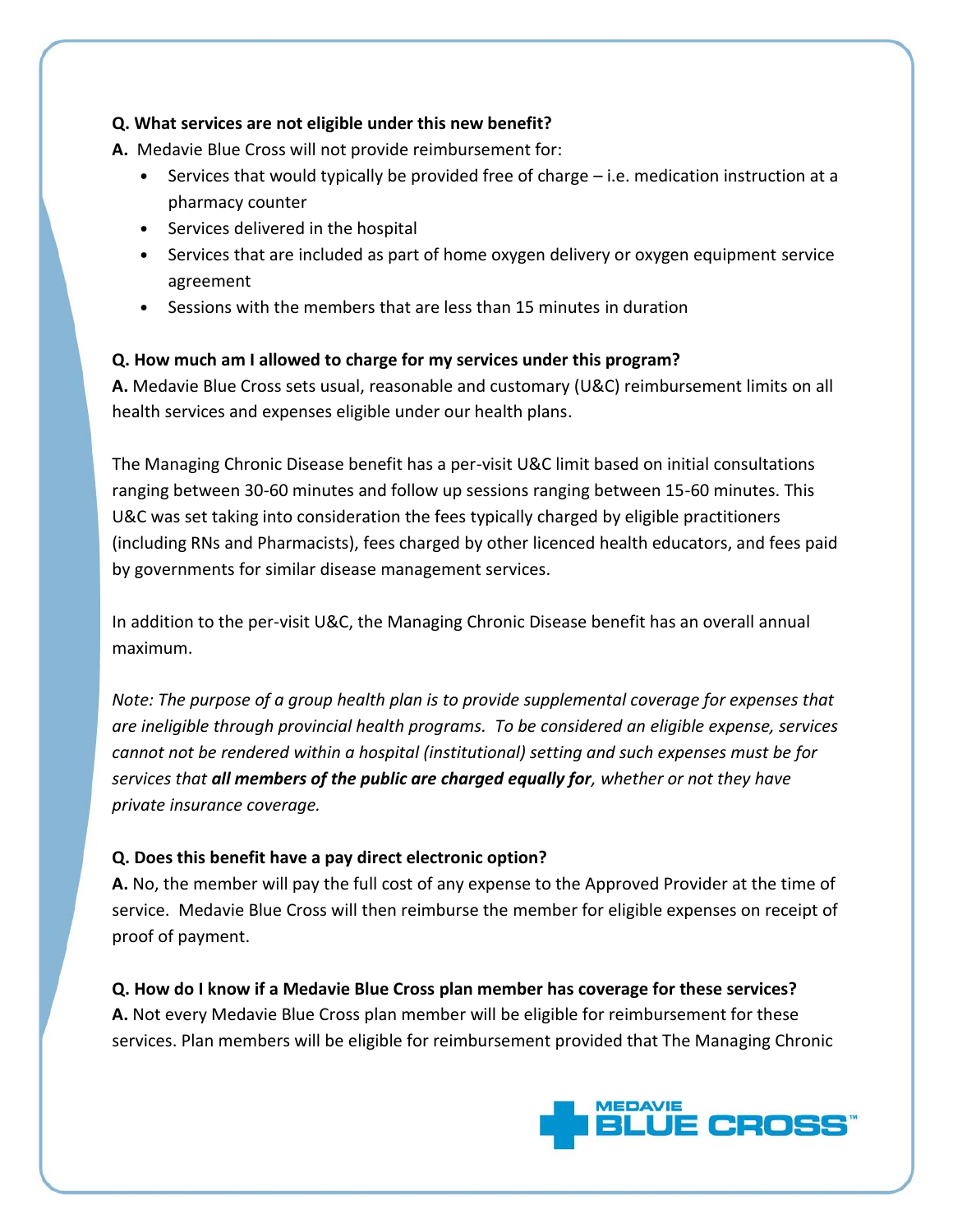Disease program has been added to their benefit plan. As member and plan sponsor education and awareness about this program increases, we anticipate the uptake to grow.

The plan member can check to see if they have coverage for this benefit with our Medavie Mobile app, by visiting our Member Services website, or by calling our Customer Contact Centre at 1-888-873-9200 in their area.

#### **Q. What is the provider criteria for delivering these reimbursable services?**

**A**. Providers registered with Medavie Blue Cross for the Asthma and COPD module of the *Managing Chronic Disease* program must have the following credentials:

- Be a health professional such as a registered respiratory therapist, registered nurse, licensed pharmacist or other allied healthcare professional approved by Medavie Blue Cross *AND*
- Have a valid and current Certified Respiratory Educator (CRE) or Certified Asthma Educator (CAE) certification, or **in the Province of Quebec** have completed the Quebec Asthma and COPD Network (QACN) Asthma and/or COPD Programs training and successfully completed the exams.

#### **Q. Why is CRE or CAE certification required?**

**A.** CRE and CAE certification is required to ensure the quality and consistency of services delivered to our members. Healthcare professionals who have earned the CAE or CRE credential have received additional specialized, evidence-informed training in health education as well as asthma and/or COPD management. Certification ensures that these healthcare professionals have met a rigorous training and examination process to determine that they have achieved the required level of competency (skill, knowledge and ability) to provide safe and effective respiratory education.

Additionally, CAEs and CREs must recertify their credential every five years, to demonstrate that they have kept their skills, knowledge and ability current.

#### **Q. Where can I find out more about CRE and CAE certification?**

**A.** The Canadian Network for Respiratory Care (CNRC) is the organization that certifies healthcare professionals as Certified Asthma and Respiratory Educators. Visit the Canadian Network for Respiratory Car[e online](http://cnrchome.net/) for more information regarding these certifications.